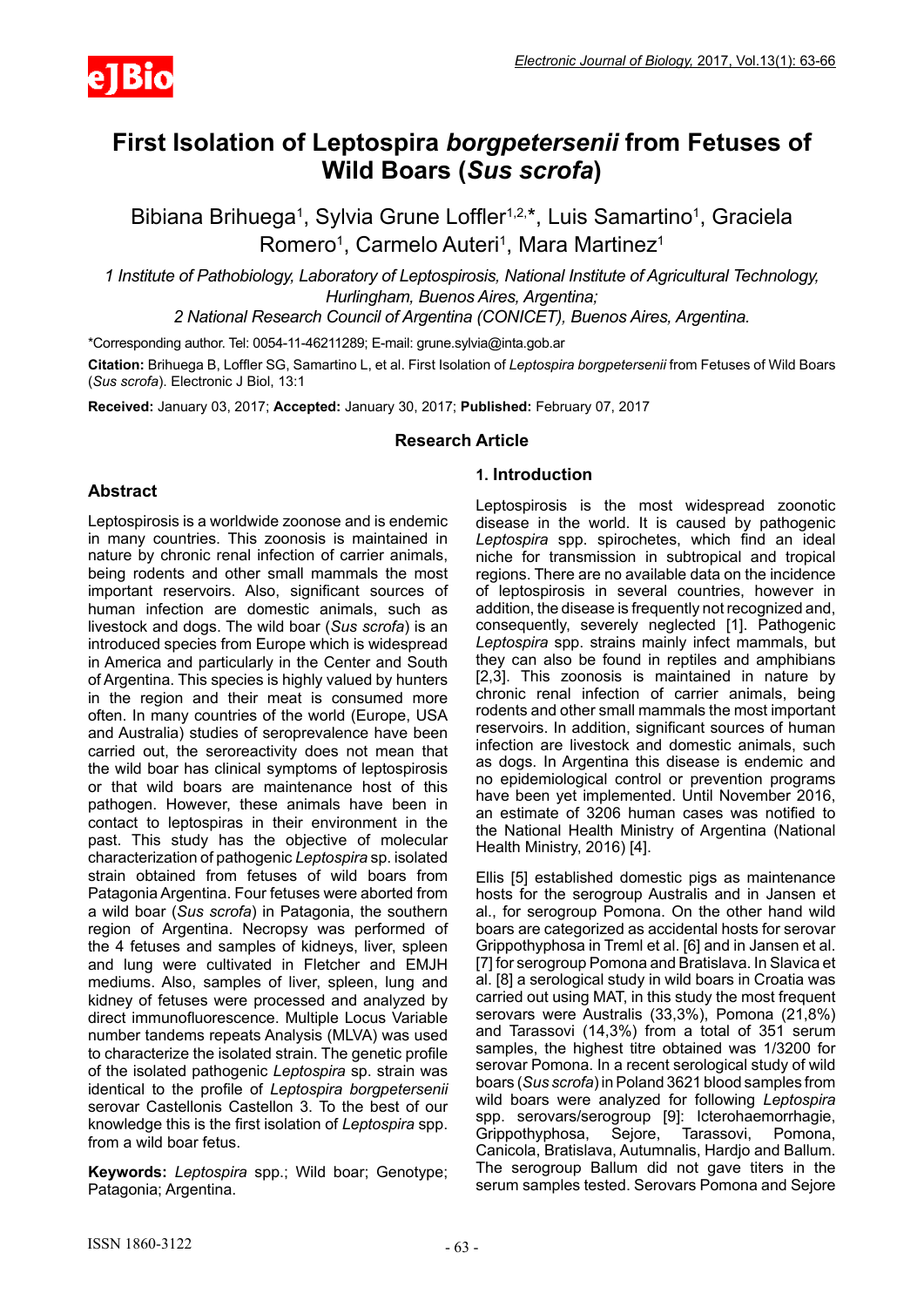

are reported as the most common in domestic pigs in Poland; however in Zmudzki et al. [9] these serovars were infrequent. In the same study, increase of free living wild boar population in Europe is mentioned in urban and suburban areas and the threat of possible dissemination of pathogenic leptospiral strains is concerning. The necessity for population control also constitutes a risk for hunters to become infected by *Leptospira* spp. [10,11]. Also the geographic expansion of humans into not urbanized areas is causing that wildlife animals have to live closely with the inhabitants of these towns and cities. In 2006, a human case of leptospirosis in Berlin was linked to the possible infection by freshwater contaminated with wild boar urine [11]. In a review of wild boars as sources of infections in humans and livestock (Meng et al. [12]), only three studies are listed for positive seroreactivity: Germany (Jansen et al. [7]), California (USA) (Clark et al. [13]), and Italy (Ebani et al. [14]). Also in Oklahoma (USA) Saliki et al. [15] was also found seroreactivity in wild boars (*Sus scrofa*). In Jansen et al. [7] serum samples of wild boars of urban areas of Berlin were tested by MAT, serovar Pomona and Bratislava were the most frequent, these results and the demonstration that leptospires were found

wild boar serum samples, found that the prevalence of antibodies of this study was higher (45.5%) than the prevalence determinate in previous studies: Italy (6%; Ebani et al. [14]), Czech Republic (16.9%; Treml et al. [6]), Germany (24%; Schönberg et al. [17]), Poland (25.2%; Krawczyk [18]), Croatia (26%; Cvetnic et al. [19]), Austria (30%; Deutz et al. [20]) and Australia (20%; Mason et al. [21]). In Brazil a serological screening using MAT was carried

by silver staining in kidney samples of wild boars showed that these animals are maintenance hosts also in urban areas. In Slovenia Vengust et al. [16] in a seroprevalence study of *Leptospira* spp. in 437

out in a captive population of wild boars for human consumption. In this study 63 animals were positive to *Leptospira* spp. the best represented serovars was: Hardjo, Copenhageni and Pomona [22].

To the best of our knowledge this is the first isolation of *L. borgpetersenii* from fetuses of wild boars (*Sus scrofa*).

# **2. Materials and Methods**

# **2.1 Isolation of** *Leptospira* **spp.**

Necropsy was performed of the 4 fetuses (Figure 1) using the protocol described by Faine et al. [23] and samples of the kidneys, liver, spleen and lung were cultivated in Fletcher and EMJH media. The cultures were incubated at 28°C until development was determinate, every 15 days the cultures were observed under dark field microscopy.

#### **2.2 Immunofluorescence**

Direct immunofluorescence staining of liver, spleen, lung and kidney samples were performed with a



**Figure 1:** Wild boar fetus and placenta.



**Figure 2:** Direct immunofluorescence staining of a kidney sample from wild boar fetus (*Sus scrofa*).

multivalent FA, LEP-FAC (Seasinglab, Argentina) conjugate specific for *Leptospira* spp. (Figure 2)

# **2.3 Molecular characterization**

The reference strains and the strain isolated were grown in Fletcher media (Difco Laboratories) at 28ºC. For the DNA templates the protocol used with the resin Chelex-100 (Bio Rad) was used. Multiple-Locus Variable-number tandem repeats Analysis (MLVA) was used to characterize the isolated strain with 1 set of oligonucleotides specific for the pathogenic strains of *L. interrogans*, *L. kirschneri* and *L. borgpetersenii*, following loci were used, VNTRS: 4, 7, 10, Lb4 and Lb5  $[24]$ . The final volume  $(50 \text{ µ})$  of each reaction mixture contained PCR Buffer (20 mMTris-HCL,pH 8.4;50 mM KCL), 200 µM deoxinucleoside triphosphates, 2 µM each corresponding primer, 2 mM MgCl<sub>2</sub>, 1.25 U Taq DNA polymerase (Invitrogen) and 5 µl DNA template. PCRs were carried out in a Thermo Scientific PxE 0,2 Thermal Cycler as follows: 94ºC for 5 min, followed by 35 cycles of denaturalization at 94ºC for 30 s, annealing at 55ºC for 30 s and extension at 72ºC for 90 s, with a final cycle at 72ºC during 10 min. Amplified samples (15 µl) were revealed by electrophoresis in a 2% agarose gel in buffer TAE (40 mM Tris-acetate, 1mM EDTA) with 0,2 ul  $\mu$ g/ml of ethidium bromide at 100 V for 50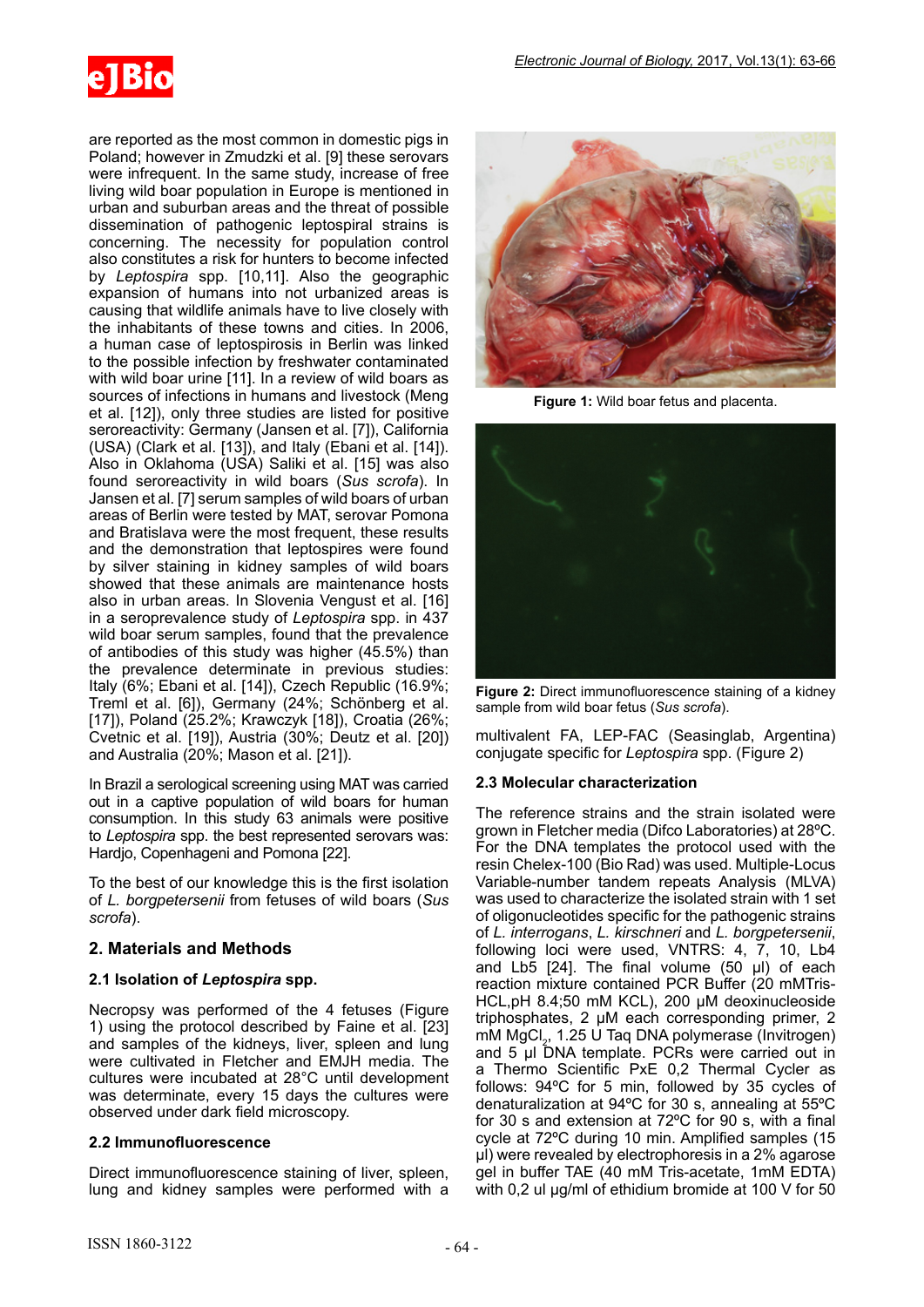



|        | VNTR 4 7 10 Lb4 Lb5               |                |                |   |
|--------|-----------------------------------|----------------|----------------|---|
|        | bp 0 0 377 751 808                |                |                |   |
| Copies | <b>Contract Contract Contract</b> | $\blacksquare$ | $\overline{A}$ | 6 |

**Figure 3:** Molecular typing pattern obtained using MLVA, of the isolated strain from the wild boar fetus. The genetic profile of the strain isolated is identical to that of *Leptospira borgpetersenii* serovar Castellonis Castellon 3 (-,-,1,4,6).

min. Amplified DNA bands were visualized upon UV light exposure (Uvi Tec transiluminator BTS-20.M). Amplicon sizes were estimated using CienMarker (Biodynamics) and the GelAnalyzer 2010a program. To calculate the repeat copy number the following formula was used: Number of repeat (bp)=[Fragment size (bp)-Flanking regions (bp)]/Repeat size (bp). Repeat copy numbers were rounded down to the closest whole numbers. If the copy number was less than one it was rounded to zero.

# **3. Results**

Direct Immunofluorescence was positive in liver, spleen and kidney of fetuses. One *Leptospira* spp*.*  strain was isolated from kidneys and liver in Fletcher medium after 47 days of incubation at 28ºC. The genotyping of the isolation is coincident with the genetic profile of *Leptospira borgpetersenii* serovar Castellonis Castellon 3 (-,-,1,4,6) of serogroup Ballum (Figure 3).

# **4. Discussion and Conclusion**

To the best of our knowledge, this is the first isolated strain of *Leptospira borgpetersenii* isolated from wild boars in South America and the first isolated strain from aborted wild boar fetuses. This finding suggests that wild boars are susceptible to *L. borgpetersenii* serovar Castellonis Castellon 3 of serogroup Ballum. This genotype was previously characterized in mice populations in Argentina [25]. The same species *L. borgpetersenii* was isolated in water samples in an urban river in Argentina by Francoise et al. [26] and has been isolated in clinical cases of domestic animals by Grune et al. [27] and in humans by Goncalves et al. [28]. Rossetti et al. [29] isolated *L. interrogans* from domestic pigs in Argentina. This species has been

isolated also from free-living opossums in Brazil [30]. Several serosurvey studies carried out in wild boars (Europe, USA and Australia) show the exposure in the environment and ecological niches where wild boar populations live, to pathogenic leptospiral strains in their past, but in this study an isolated strain from an aborted fetus of *Sus scrofa* could be cultured and molecular characterized.

# **5. Acknowledgement**

This research was financed by Proyecto Nacional INTA, AESA 202821.

#### **References**

- [1] Hartskeerl RA, Collares-Pereira M, Ellis WA. (2011). Emergence, control and re-emerging leptospirosis: Dynamics of infection in the changing world. *Clin Microbiol Infect.* **17:** 494-501.
- [2] Levett PN. (2001). Leptospirosis. *Clin Microbiol Rev.* **14:** 296-326.
- [3]Adler B. Peña Moctezuma A. (2010). Leptospira and leptospirosis. *Vet Microbiol.* **27:** 287-296.
- [4] National Health Ministry. (2016). Ministerio de Salud. Presidencia de la Nación. Boletín Integrado de Vigilancia. *Dirección Nacional de Epidemiología y Análisis de la Situación de Salud*. SE51: 96.
- [5] Ellis WA. (2015). Animal Leptospriosis. In: Leptospira and Leptospirosis. Ed. Ben Adler. Springer-Verlag Berlin Heidelberg, Germany. *Curr Top Microbiol Immunol.* **387:** 1.
- [6]Treml F, Pikula J, Holesovska Z. (2003). Prevalence of antibodies against leptospires in the wild boar (*Sus scrofa* L., 1758). *Vet Med Czech.* **48:** 66–70.
- [7] Jansen A, Luge E, Guerra B, et al. (2007). Leptospirosis in urban wild boars, Berlin, Germany. *Emerging Infectious Diseases.* **13:** 739-742.
- [8] Slavica A, Cvtnic Z, Konjevic D, et al. (2010). Detection of *Leptospira* spp. serovars in wild boars (*Sus scrofa*) from continental Croatia. *Veterinarski Archiv.* **80:** 247- 257.
- [9]Zmudzki J, Jablonski A, Nowak A, et al. (2016). First overall report of Leptospira infections in wild boars in Poland. *Acta Vet Scand*. **58:** 3.
- [10] Richard S, Oppliger A. (2015). Zoonotic occupational diseases in forestry workers—Lyme borreliosis, tularemia and leptospirosis in Europe. *Ann Agric Environ Med.* **22:** 43–50.
- [11] Jansen A, Nöckler K, Schönberg A, et al. (2006) Wild boars as possible source of hemorrhagic leptospirosis in Berlin, Germany. *Eur J Clin Microbiol Infect Dis***. 25:** 544–546.
- [12] Meng XJ, Lindsay DS, Sriranganathan N. (2009). Wild boars as sources for infectious diseases in livestock and humans. *Phil Trans R Soc B.* **364:** 2697-2707.
- [13] Clark R, Jessup DA, Hird D, et al. (1983). Serologic survey of California wild hogs for antibodies against selected zoonotic disease agents. *J Am Vet Med Assoc.* **183:** 1248-1251.
- [14] Ebani VV, Cerri D, Poli A, et al. (2003). Prevalence of Leptospira and Brucella antibodies in wild boars (*Sus scrofa*) in Tuscany, Italy. *J Wildl Dis.* **39:** 718–722.